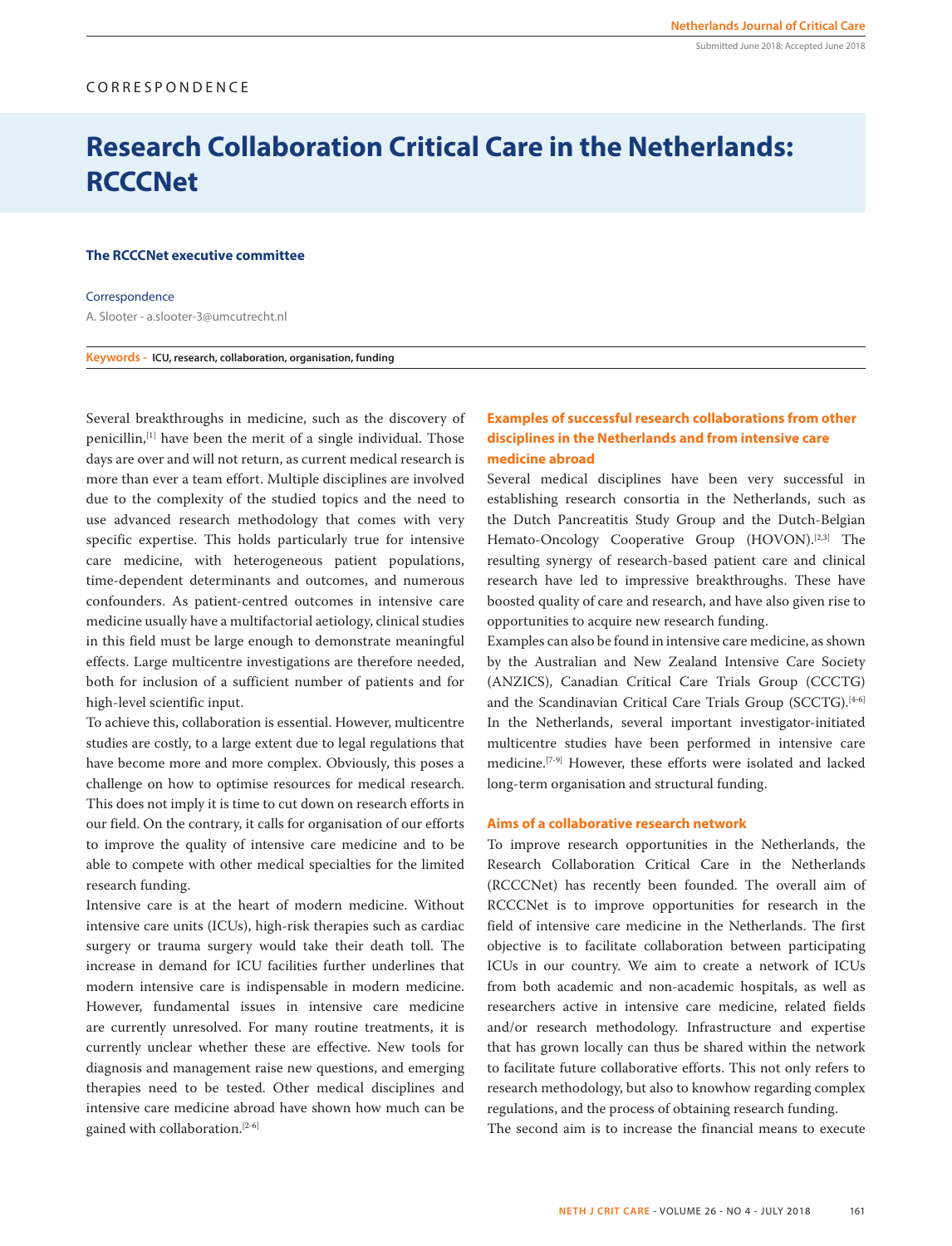Research Collaboration Critical Care in the Netherlands

these investigations. We realise that it is challenging to get a 'bigger part of the cake' as current research budgets are under pressure. Compared with many other fields of medical research (such as oncology, cardiovascular medicine and dementia) intensive care medicine has significantly less resources for research. There are no funds solely dedicated to intensive care medicine and intensivists are usually not in key positions in general funding agencies where scientists from all disciplines compete for a limited number of grants.

To increase resources, we need to bring together organisations that are relevant for research in intensive care medicine. These include the Dutch Society of Intensive Care (NVIC), public parties (The Netherlands Organisation for Health Research and Development, ZonMW; Netherlands Organisation for Scientific Research, NWO) and industry (pharmaceutical companies and manufacturers of devices used in the ICU). Public and private parties are part of society, and at present society may not be sufficiently aware of what intensive care medicine entails, nor what its relevance is in modern medicine. We therefore need to reach out to the public to improve awareness of intensive care medicine. Important in this regard is that intensive care medicine is very expensive and that cost-effectiveness has great societal impact. As fundamental issues in intensive care medicine are currently unresolved, research should not, however, be limited to health economic studies alone.

We envision that in the near future, two or three largescale, non-commercial multicentre studies could be running simultaneously, with participation of a large number of Dutch ICUs. These studies could be interventional randomised clinical trials, but also observational investigations. In selected centres, sub-studies could be performed on separate outcomes. In addition, we wish to enhance collaboration in critical care translational research. We envision that the already high standard of translational research can be further improved by exchanging ideas and collaborative investment in expensive, highly-specialised laboratories, equipment and personnel.

Our aims to facilitate collaboration and to increase financial means are closely connected. A research network with a highlevel infrastructure, expertise and knowhow will be extremely helpful in obtaining new funding for future investigations. An active research network will further mature Dutch intensive care medicine, and improve visibility towards fundraisers and society. On the other hand, any increase in financial means for research will strongly stimulate collaboration and ultimately clinical care.

## **Organisational structure**

To achieve these goals, an executive committee has been established. To be effective and decisive, the executive committee will have a limited number of members to lead RCCCNet and to coordinate the efforts of the steering committee.

The steering committee will consist of representatives from participating ICUs from academic and non-academic hospitals, scientists from related fields such as intensive care epidemiology or sepsis biology, as well as representatives of former patients such as Family and Patient Centred Intensive Care (FCIC). All RCCCNet members will have the opportunity to contribute to the research agenda, as described below. In addition, steering committee members will be able to give input to new study proposals and become principle investigators, trial coordinators, members of a Data Safety Monitoring Board, or contributing investigators by enrolling patients for a certain study. Membership of the steering committee provides the opportunity to be involved in large and relevant trials and to publish in top-ranked journals. Importantly, credits such as authorship of resulting publications, will be shared among everyone who has made a substantial contribution.

RCCCNet has been endorsed by the NVIC board and will regularly report to the NVIC members. A formal statement will be put in the statutes to ensure scientific independence of RCCCNet. NVIC will provide administrative support.

#### **The research agenda**

A broadly supported research agenda may help to keep the focus on the topics that are considered most urgent by the research community. In contrast to other medical disciplines, there is currently no research agenda on intensive care medicine in the Netherlands. This is unfortunate, as important funding agencies such as ZonMW may have a preference for research proposals of topics that are listed on the research agenda of the involved medical discipline.

We envision that all RCCCNet members will have the opportunity to contribute to the development of a research agenda for intensive care medicine. We propose that members choose a subfield of their interest and make a short list of topics with a high priority for investigation. It is encouraged to focus new grant proposals on one of these topics. When a grant proposal is finalised, it will be distributed among all steering group members for input and feedback to improve the chances of a successful competitive bid to a funding agency. If the proposal is granted, representatives of each centre can decide whether or not to participate in this specific investigation.

Importantly, it is envisioned that the consortium is not meant to act as a 'trial bureau', only to facilitate the conduct of randomised clinical trials. RCCCNet aims to facilitate interaction between investigators, to provide a platform for new and clinically relevant research ideas, and eventually to improve the chances of successful applications to funding agencies. In addition, RCCCNet aims to facilitate the conduct of studies. Commitment, investment of time and financial resources will be needed.